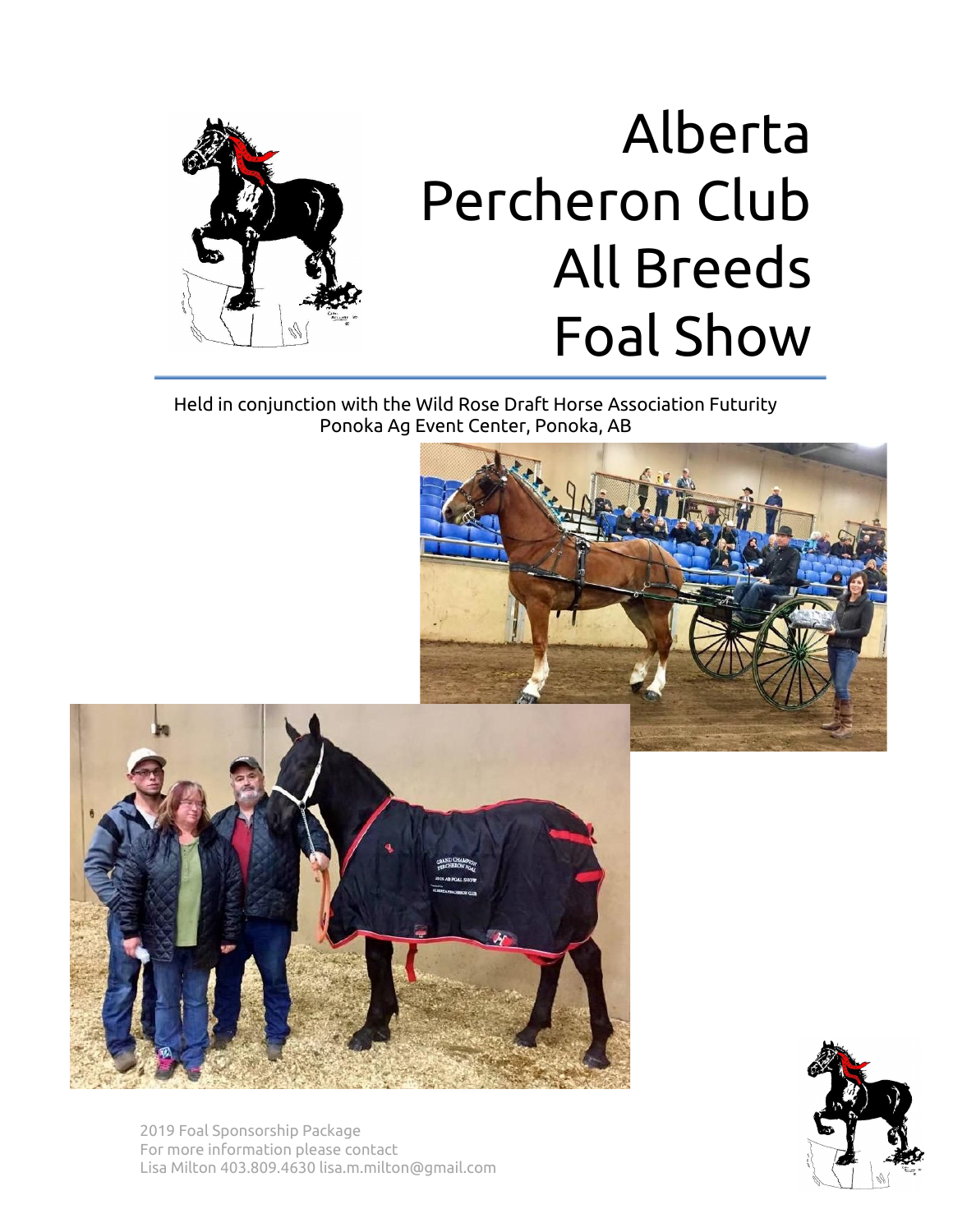## Overview

Even the Budweiser Clydesdales have to start somewhere and for foals of all breeds in and around Alberta their show careers often start at the Alberta Percheron Club All Breeds Foal Show held in conjunction with the Wild Rose Draft Horse Association Futurity. Competitors bring their rising stars to show off conformation and ability in halter classes in a bid to end up in the winner's circle. It takes a little more patience and experience to compete in a foal show but it's a great opportunity to see where this industry is headed.







## Schedule of Events

### Saturday, September 28

- 10:00am Wild Rose Futurity 2 Year Old Pattern Driving
- 1:00 pm APC All Breeds Foal Show Halter Class Wild Rose Futurity Yearling Halter Class Wild Rose Futurity 2 Year Old Halter Class

## Sunday, September 29

10:30am Wild Rose Futurity 2 Year Old Rail/Cart Class Winner Presentation to follow.



2019 Foal Sponsorship Package For more information please contact Lisa Milton 403.809.4630 lisa.m.milton@gmail.com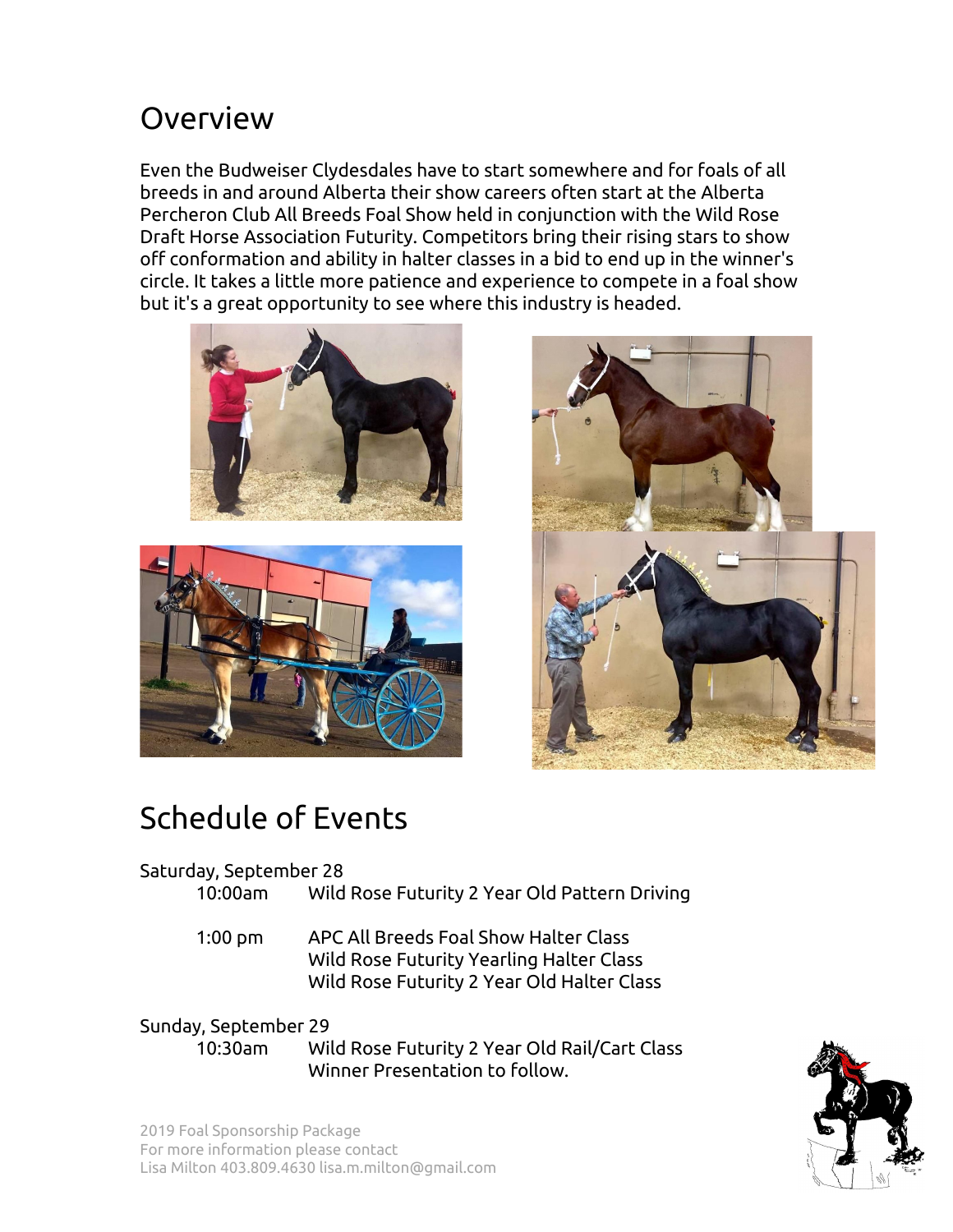# Sponsor Opportunities

#### **Presenting Sponsor \$2000**

As the Presenting Sponsor you will receive the following:

- Announcer recognition "The 2019 Alberta Percheron Club All Breeds Foal Show is presented by..."
- Opportunity to include product or material in the Champion and Reserve Champion prize packages
- Opportunity to make the awards presentations
- Opportunity to have a table or booth at the show
- Opportunity to have your sign or banner at the Show Ring
- Full page advertising in the Show Program
- Have your logo included on every stall card

### **Gold Sponsor \$1000**

As a Gold Sponsor you will receive the following:

- Opportunity to have a table or booth at the show
- Opportunity to have your sign or banner at the show ring
- Announcer recognition during the show
- Half page advertising in the Show Program
- Have your logo included on every stall card

#### **Silver Sponsor \$500**

As a Silver Sponsor you will receive the following:

- Opportunity to have your sign or banner at the show ring
- Announcer recognition during the show
- Quarter page advertising in the Show Program
- Have your logo included on every stall card

#### **Bronze Sponsor \$250**

As a Bronze Sponsor you will receive the following:

- Announcer recognition during the show
- Name in the sponsor section of the Show Program
- Have your logo included on every stall card

### **Friend of the Foal Show Under \$250**

### As a Friend of the Foal Show you will receive the following:

● Name in the Program

2019 Foal Sponsorship Package For more information please contact Lisa Milton 403.809.4630 lisa.m.milton@gmail.com